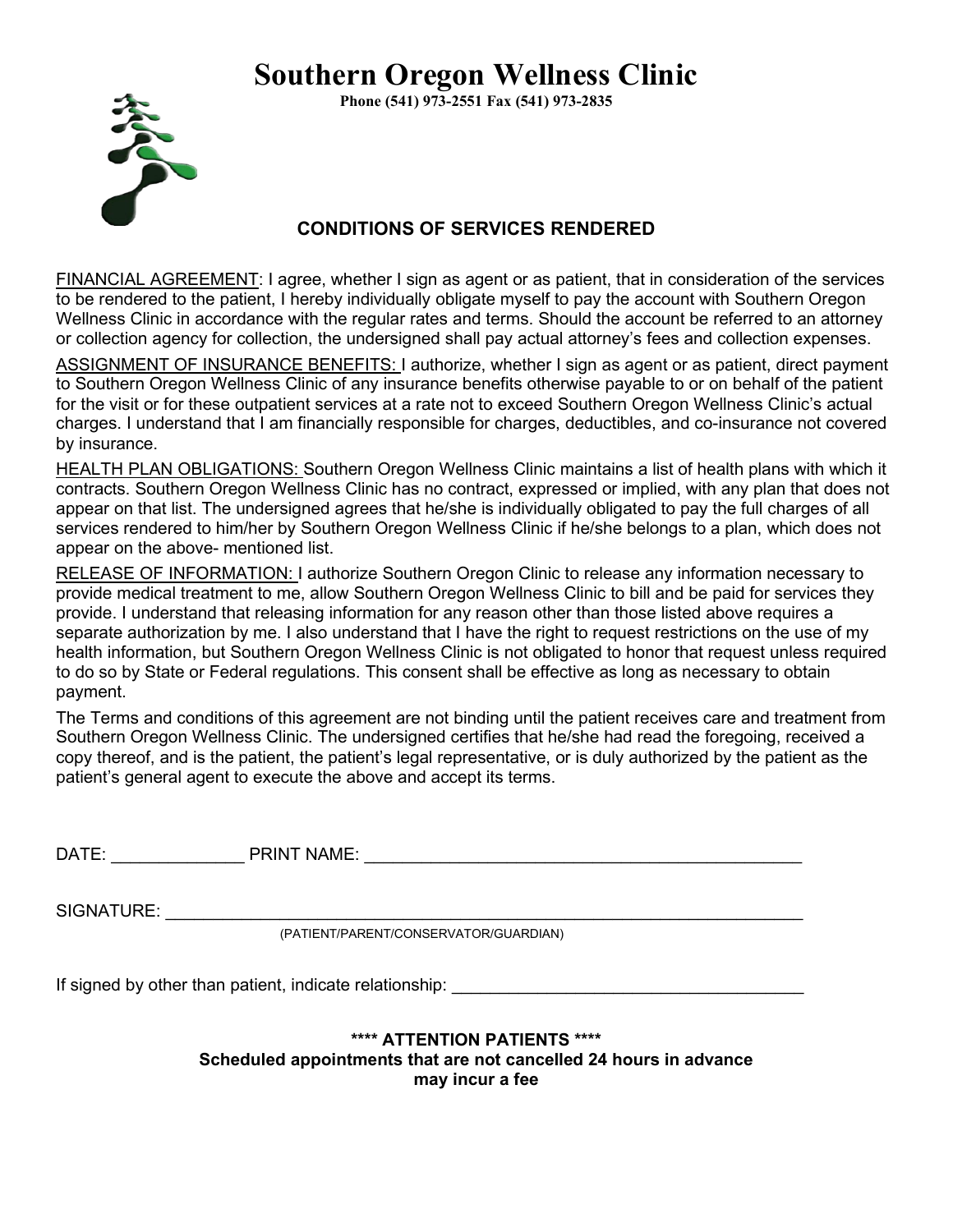## **Southern Oregon Wellness Clinic**



**Phone (541) 973-2551 Fax (541) 973-2835**

#### **PATIENT ACKNOWLEDGEMENT FORM**

#### **Receipt of Joint Notice of Privacy Practices**

By my signature below, I hereby acknowledge that I have received a copy of Southern Oregon Wellness Clinic's *Notice of Privacy Practices*. Southern Oregon Wellness Clinic is permitted to use or disclose my health information to carry out treatment, payment or health care operations. Health information means any and all information relating to health care services provided to me, including information related to services provided to me prior to the date I sign the acknowledgement form.

I understand the Southern Oregon Wellness Clinic's Notice of Privacy Practices explains the types of uses or disclosures that Southern Oregon Wellness Clinic may make and my rights with respect to my health information. I understand that if I have any questions or concerns about this Notice, I may contact the Office Manager at the telephone number listed below. I further understand Southern Oregon Wellness Clinic may change the terms of the Notice of Privacy Practices from time to time, and that I may contact the Office Manager to obtain a revised version of the notice at any time.

| Patient's Printed Name: <u>___________________________</u>                                                             |       |
|------------------------------------------------------------------------------------------------------------------------|-------|
| Signature of Patient: <u>Communications</u> Communications Communications Communications Communications Communications | Date: |
| Signature other than patient:                                                                                          | Date: |
| If signed by other than patient, indicate relationship:                                                                |       |

**You may contact our office regarding your privacy by calling 541-973-2551**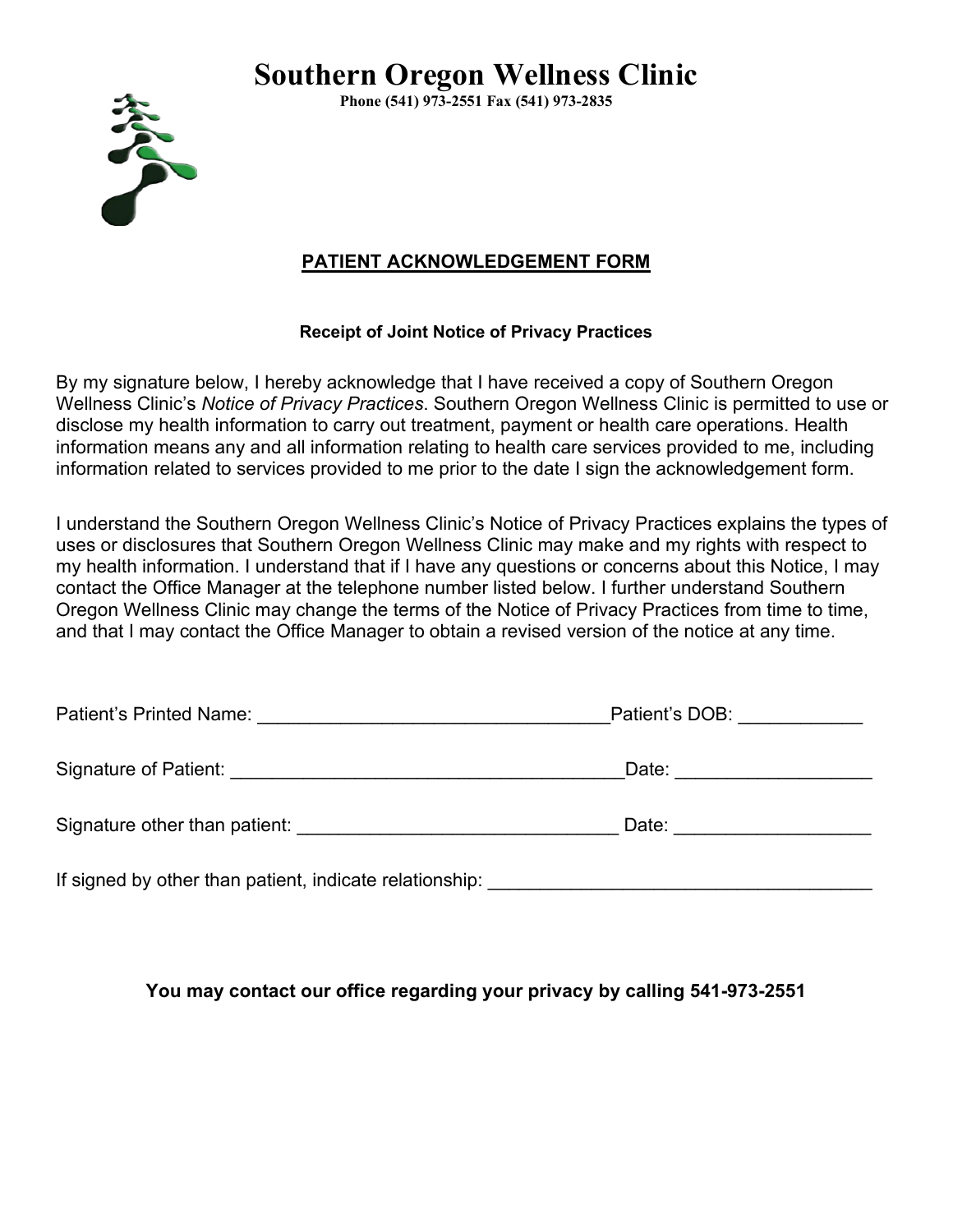# Southern Oregon Wellness Clinic<br>Phone (541) 973-2551 Fax (541) 973-2835

Patient Registration Form

参考

| Please Print                                                           |  |               |  |  |  |  |
|------------------------------------------------------------------------|--|---------------|--|--|--|--|
|                                                                        |  |               |  |  |  |  |
|                                                                        |  |               |  |  |  |  |
|                                                                        |  |               |  |  |  |  |
|                                                                        |  |               |  |  |  |  |
| Fmnlovar<br><u> 1980 - Johann Stoff, amerikansk politiker (* 1900)</u> |  | <b>Dhona</b>  |  |  |  |  |
|                                                                        |  |               |  |  |  |  |
|                                                                        |  |               |  |  |  |  |
| <b>Emergency Contact</b>                                               |  |               |  |  |  |  |
|                                                                        |  |               |  |  |  |  |
| Medical Insurance Information                                          |  |               |  |  |  |  |
|                                                                        |  |               |  |  |  |  |
|                                                                        |  |               |  |  |  |  |
| Insured name                                                           |  | Date of birth |  |  |  |  |
|                                                                        |  |               |  |  |  |  |
|                                                                        |  |               |  |  |  |  |
|                                                                        |  |               |  |  |  |  |
|                                                                        |  |               |  |  |  |  |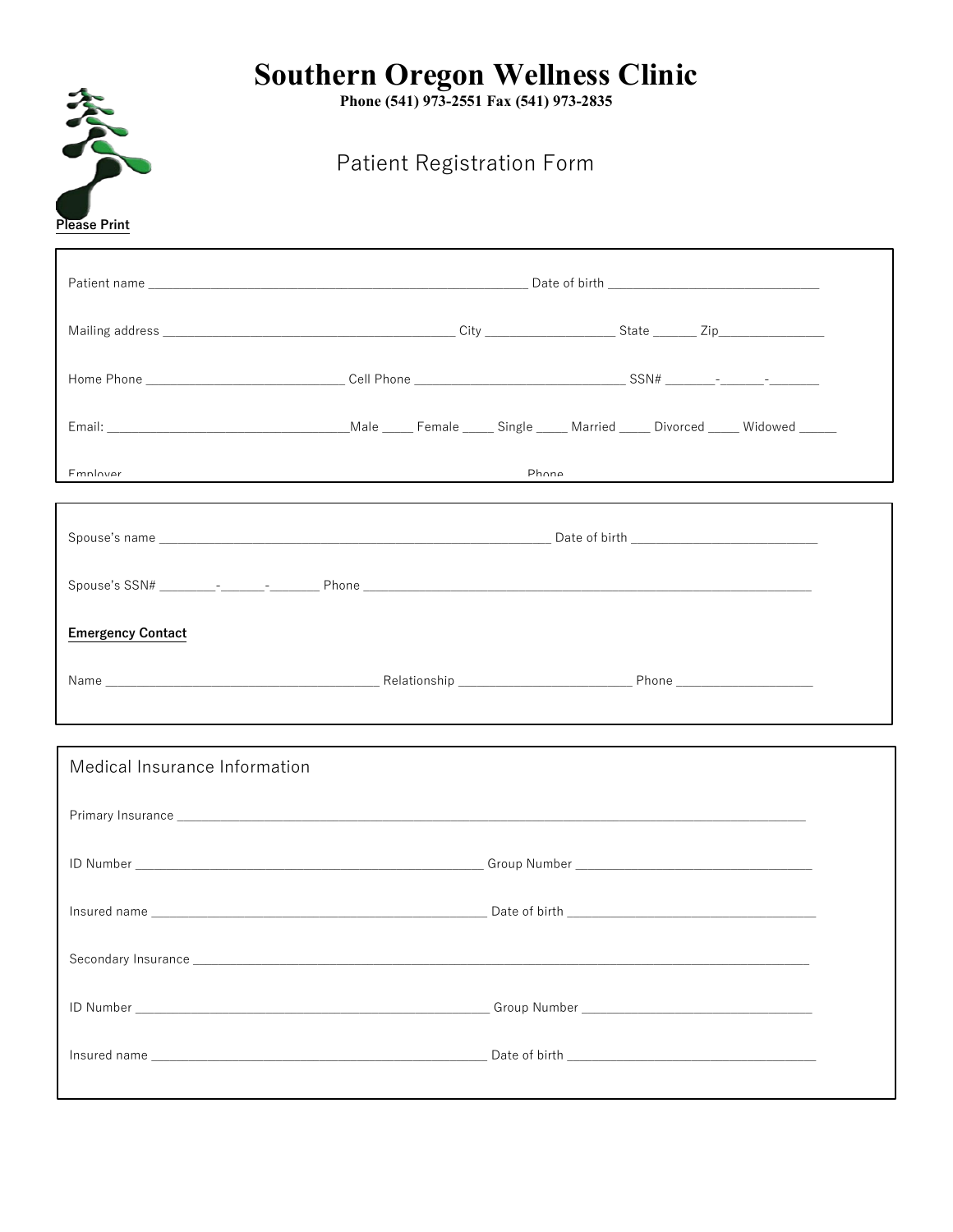## **MEDICAL HISTORY**

| DOB: __________________*Confidential Phone (where confidential messages can be left): ____________________<br>PAST MEDICAL HISTORY: Have you had any of the following conditions?<br><b>Diabetes</b><br>High Blood Pressure<br>Lung Disease<br>Liver Disease<br>Tuberculosis<br>Depression/Anxiety<br>Acid Reflux or Hiatal Hernia<br>Abnormal Skin Test<br><b>Brain or Nerve Disease</b><br><b>Thyroid Disorder</b><br><b>Seizures</b><br>Ulcers<br><b>Heart Disease/Problems</b><br><b>Cholesterol Problem</b><br>Kidney Disease/Stones<br><b>Blood Clots or Phlebitis</b><br>Arthritis<br>Osteoporosis<br>Migraine<br><b>Environmental Allergies</b><br>Cancer, Type: _________________<br><b>Sexually Transmitted Disease</b><br>Asthma<br><b>OPERATION/HOSPITALIZATIONS (Include Tonsillectomy and Appendectomy)</b><br>Complications<br>Date<br><b>Type</b><br><b>SEVERE ACCIDENTS INJURIES</b><br>Date: <u>________________________</u><br><b>ALLERGIES AND ADVERSE MEDICATION REACTIONS</b><br>MEDICATIONS CURRENTLY TAKING Regular or occasionally. Include vitamins, birth control pills, sleeping pills, pain pills,<br>laxatives, and aspirin. (LIST NAME, MG, and HOW OFTEN YOU TAKE MEDICATION (1 time daily, 2 times daily, ECT.)<br><b>VACCINE HISTORY</b><br>No When: Hepatitis B Vaccine: Yes No When:<br>Flu Shot<br>$ $   Yes<br>When: ___________ Covid-19 Vaccine: Yes $\bigsqcup$ No $\bigsqcup$ When: __________________<br>Yes<br>No<br><b>Tetanus Booster</b><br>Yes  <br>When: ___________ Prev visit when: ___________ Colonoscopy: ____________<br>Pneumonia Vaccine<br>No<br><b>SOCIAL HISTORY</b><br>Mammogram: Dexa: Dexa:<br>Alcohol use: # per day Mhat Kind?<br>Daily caffeine Intake: # per day<br>What Kind?<br>Have you ever used tobacco products? $\Box$ Yes $\Box$ No<br># per day<br>Year quit<br>Recreational drugs use?   $\vert$ Yes   $\vert$ No Currently using?   $\vert$ Ye s   $\vert$ No<br>Drug type:<br>Frequency: __________________________<br>Have you ever had an HIV Test? Pes No Date: 1990 No Date:<br>Typical Snacks: ________________________<br>What is your workout?<br>Typical Dinner: National Accounts and Accounts and Accounts and Accounts and Accounts and Accounts and Accounts and Accounts and Accounts and Accounts and Accounts and Accounts and Accounts and Accounts and Accounts and Ac |  |  |  |  |  |
|------------------------------------------------------------------------------------------------------------------------------------------------------------------------------------------------------------------------------------------------------------------------------------------------------------------------------------------------------------------------------------------------------------------------------------------------------------------------------------------------------------------------------------------------------------------------------------------------------------------------------------------------------------------------------------------------------------------------------------------------------------------------------------------------------------------------------------------------------------------------------------------------------------------------------------------------------------------------------------------------------------------------------------------------------------------------------------------------------------------------------------------------------------------------------------------------------------------------------------------------------------------------------------------------------------------------------------------------------------------------------------------------------------------------------------------------------------------------------------------------------------------------------------------------------------------------------------------------------------------------------------------------------------------------------------------------------------------------------------------------------------------------------------------------------------------------------------------------------------------------------------------------------------------------------------------------------------------------------------------------------------------------------------------------------------------------------------------------------------------------------------------------------------------------------------------------------------------------------------------------------------------------------------------------------------------------------------------------------------------------|--|--|--|--|--|
|                                                                                                                                                                                                                                                                                                                                                                                                                                                                                                                                                                                                                                                                                                                                                                                                                                                                                                                                                                                                                                                                                                                                                                                                                                                                                                                                                                                                                                                                                                                                                                                                                                                                                                                                                                                                                                                                                                                                                                                                                                                                                                                                                                                                                                                                                                                                                                        |  |  |  |  |  |
|                                                                                                                                                                                                                                                                                                                                                                                                                                                                                                                                                                                                                                                                                                                                                                                                                                                                                                                                                                                                                                                                                                                                                                                                                                                                                                                                                                                                                                                                                                                                                                                                                                                                                                                                                                                                                                                                                                                                                                                                                                                                                                                                                                                                                                                                                                                                                                        |  |  |  |  |  |
|                                                                                                                                                                                                                                                                                                                                                                                                                                                                                                                                                                                                                                                                                                                                                                                                                                                                                                                                                                                                                                                                                                                                                                                                                                                                                                                                                                                                                                                                                                                                                                                                                                                                                                                                                                                                                                                                                                                                                                                                                                                                                                                                                                                                                                                                                                                                                                        |  |  |  |  |  |
|                                                                                                                                                                                                                                                                                                                                                                                                                                                                                                                                                                                                                                                                                                                                                                                                                                                                                                                                                                                                                                                                                                                                                                                                                                                                                                                                                                                                                                                                                                                                                                                                                                                                                                                                                                                                                                                                                                                                                                                                                                                                                                                                                                                                                                                                                                                                                                        |  |  |  |  |  |
|                                                                                                                                                                                                                                                                                                                                                                                                                                                                                                                                                                                                                                                                                                                                                                                                                                                                                                                                                                                                                                                                                                                                                                                                                                                                                                                                                                                                                                                                                                                                                                                                                                                                                                                                                                                                                                                                                                                                                                                                                                                                                                                                                                                                                                                                                                                                                                        |  |  |  |  |  |
|                                                                                                                                                                                                                                                                                                                                                                                                                                                                                                                                                                                                                                                                                                                                                                                                                                                                                                                                                                                                                                                                                                                                                                                                                                                                                                                                                                                                                                                                                                                                                                                                                                                                                                                                                                                                                                                                                                                                                                                                                                                                                                                                                                                                                                                                                                                                                                        |  |  |  |  |  |
|                                                                                                                                                                                                                                                                                                                                                                                                                                                                                                                                                                                                                                                                                                                                                                                                                                                                                                                                                                                                                                                                                                                                                                                                                                                                                                                                                                                                                                                                                                                                                                                                                                                                                                                                                                                                                                                                                                                                                                                                                                                                                                                                                                                                                                                                                                                                                                        |  |  |  |  |  |
|                                                                                                                                                                                                                                                                                                                                                                                                                                                                                                                                                                                                                                                                                                                                                                                                                                                                                                                                                                                                                                                                                                                                                                                                                                                                                                                                                                                                                                                                                                                                                                                                                                                                                                                                                                                                                                                                                                                                                                                                                                                                                                                                                                                                                                                                                                                                                                        |  |  |  |  |  |
|                                                                                                                                                                                                                                                                                                                                                                                                                                                                                                                                                                                                                                                                                                                                                                                                                                                                                                                                                                                                                                                                                                                                                                                                                                                                                                                                                                                                                                                                                                                                                                                                                                                                                                                                                                                                                                                                                                                                                                                                                                                                                                                                                                                                                                                                                                                                                                        |  |  |  |  |  |
|                                                                                                                                                                                                                                                                                                                                                                                                                                                                                                                                                                                                                                                                                                                                                                                                                                                                                                                                                                                                                                                                                                                                                                                                                                                                                                                                                                                                                                                                                                                                                                                                                                                                                                                                                                                                                                                                                                                                                                                                                                                                                                                                                                                                                                                                                                                                                                        |  |  |  |  |  |
|                                                                                                                                                                                                                                                                                                                                                                                                                                                                                                                                                                                                                                                                                                                                                                                                                                                                                                                                                                                                                                                                                                                                                                                                                                                                                                                                                                                                                                                                                                                                                                                                                                                                                                                                                                                                                                                                                                                                                                                                                                                                                                                                                                                                                                                                                                                                                                        |  |  |  |  |  |
|                                                                                                                                                                                                                                                                                                                                                                                                                                                                                                                                                                                                                                                                                                                                                                                                                                                                                                                                                                                                                                                                                                                                                                                                                                                                                                                                                                                                                                                                                                                                                                                                                                                                                                                                                                                                                                                                                                                                                                                                                                                                                                                                                                                                                                                                                                                                                                        |  |  |  |  |  |
|                                                                                                                                                                                                                                                                                                                                                                                                                                                                                                                                                                                                                                                                                                                                                                                                                                                                                                                                                                                                                                                                                                                                                                                                                                                                                                                                                                                                                                                                                                                                                                                                                                                                                                                                                                                                                                                                                                                                                                                                                                                                                                                                                                                                                                                                                                                                                                        |  |  |  |  |  |
|                                                                                                                                                                                                                                                                                                                                                                                                                                                                                                                                                                                                                                                                                                                                                                                                                                                                                                                                                                                                                                                                                                                                                                                                                                                                                                                                                                                                                                                                                                                                                                                                                                                                                                                                                                                                                                                                                                                                                                                                                                                                                                                                                                                                                                                                                                                                                                        |  |  |  |  |  |
|                                                                                                                                                                                                                                                                                                                                                                                                                                                                                                                                                                                                                                                                                                                                                                                                                                                                                                                                                                                                                                                                                                                                                                                                                                                                                                                                                                                                                                                                                                                                                                                                                                                                                                                                                                                                                                                                                                                                                                                                                                                                                                                                                                                                                                                                                                                                                                        |  |  |  |  |  |
|                                                                                                                                                                                                                                                                                                                                                                                                                                                                                                                                                                                                                                                                                                                                                                                                                                                                                                                                                                                                                                                                                                                                                                                                                                                                                                                                                                                                                                                                                                                                                                                                                                                                                                                                                                                                                                                                                                                                                                                                                                                                                                                                                                                                                                                                                                                                                                        |  |  |  |  |  |
|                                                                                                                                                                                                                                                                                                                                                                                                                                                                                                                                                                                                                                                                                                                                                                                                                                                                                                                                                                                                                                                                                                                                                                                                                                                                                                                                                                                                                                                                                                                                                                                                                                                                                                                                                                                                                                                                                                                                                                                                                                                                                                                                                                                                                                                                                                                                                                        |  |  |  |  |  |
|                                                                                                                                                                                                                                                                                                                                                                                                                                                                                                                                                                                                                                                                                                                                                                                                                                                                                                                                                                                                                                                                                                                                                                                                                                                                                                                                                                                                                                                                                                                                                                                                                                                                                                                                                                                                                                                                                                                                                                                                                                                                                                                                                                                                                                                                                                                                                                        |  |  |  |  |  |
|                                                                                                                                                                                                                                                                                                                                                                                                                                                                                                                                                                                                                                                                                                                                                                                                                                                                                                                                                                                                                                                                                                                                                                                                                                                                                                                                                                                                                                                                                                                                                                                                                                                                                                                                                                                                                                                                                                                                                                                                                                                                                                                                                                                                                                                                                                                                                                        |  |  |  |  |  |
|                                                                                                                                                                                                                                                                                                                                                                                                                                                                                                                                                                                                                                                                                                                                                                                                                                                                                                                                                                                                                                                                                                                                                                                                                                                                                                                                                                                                                                                                                                                                                                                                                                                                                                                                                                                                                                                                                                                                                                                                                                                                                                                                                                                                                                                                                                                                                                        |  |  |  |  |  |
|                                                                                                                                                                                                                                                                                                                                                                                                                                                                                                                                                                                                                                                                                                                                                                                                                                                                                                                                                                                                                                                                                                                                                                                                                                                                                                                                                                                                                                                                                                                                                                                                                                                                                                                                                                                                                                                                                                                                                                                                                                                                                                                                                                                                                                                                                                                                                                        |  |  |  |  |  |
|                                                                                                                                                                                                                                                                                                                                                                                                                                                                                                                                                                                                                                                                                                                                                                                                                                                                                                                                                                                                                                                                                                                                                                                                                                                                                                                                                                                                                                                                                                                                                                                                                                                                                                                                                                                                                                                                                                                                                                                                                                                                                                                                                                                                                                                                                                                                                                        |  |  |  |  |  |
|                                                                                                                                                                                                                                                                                                                                                                                                                                                                                                                                                                                                                                                                                                                                                                                                                                                                                                                                                                                                                                                                                                                                                                                                                                                                                                                                                                                                                                                                                                                                                                                                                                                                                                                                                                                                                                                                                                                                                                                                                                                                                                                                                                                                                                                                                                                                                                        |  |  |  |  |  |
|                                                                                                                                                                                                                                                                                                                                                                                                                                                                                                                                                                                                                                                                                                                                                                                                                                                                                                                                                                                                                                                                                                                                                                                                                                                                                                                                                                                                                                                                                                                                                                                                                                                                                                                                                                                                                                                                                                                                                                                                                                                                                                                                                                                                                                                                                                                                                                        |  |  |  |  |  |
|                                                                                                                                                                                                                                                                                                                                                                                                                                                                                                                                                                                                                                                                                                                                                                                                                                                                                                                                                                                                                                                                                                                                                                                                                                                                                                                                                                                                                                                                                                                                                                                                                                                                                                                                                                                                                                                                                                                                                                                                                                                                                                                                                                                                                                                                                                                                                                        |  |  |  |  |  |
|                                                                                                                                                                                                                                                                                                                                                                                                                                                                                                                                                                                                                                                                                                                                                                                                                                                                                                                                                                                                                                                                                                                                                                                                                                                                                                                                                                                                                                                                                                                                                                                                                                                                                                                                                                                                                                                                                                                                                                                                                                                                                                                                                                                                                                                                                                                                                                        |  |  |  |  |  |
|                                                                                                                                                                                                                                                                                                                                                                                                                                                                                                                                                                                                                                                                                                                                                                                                                                                                                                                                                                                                                                                                                                                                                                                                                                                                                                                                                                                                                                                                                                                                                                                                                                                                                                                                                                                                                                                                                                                                                                                                                                                                                                                                                                                                                                                                                                                                                                        |  |  |  |  |  |
|                                                                                                                                                                                                                                                                                                                                                                                                                                                                                                                                                                                                                                                                                                                                                                                                                                                                                                                                                                                                                                                                                                                                                                                                                                                                                                                                                                                                                                                                                                                                                                                                                                                                                                                                                                                                                                                                                                                                                                                                                                                                                                                                                                                                                                                                                                                                                                        |  |  |  |  |  |
|                                                                                                                                                                                                                                                                                                                                                                                                                                                                                                                                                                                                                                                                                                                                                                                                                                                                                                                                                                                                                                                                                                                                                                                                                                                                                                                                                                                                                                                                                                                                                                                                                                                                                                                                                                                                                                                                                                                                                                                                                                                                                                                                                                                                                                                                                                                                                                        |  |  |  |  |  |
|                                                                                                                                                                                                                                                                                                                                                                                                                                                                                                                                                                                                                                                                                                                                                                                                                                                                                                                                                                                                                                                                                                                                                                                                                                                                                                                                                                                                                                                                                                                                                                                                                                                                                                                                                                                                                                                                                                                                                                                                                                                                                                                                                                                                                                                                                                                                                                        |  |  |  |  |  |
|                                                                                                                                                                                                                                                                                                                                                                                                                                                                                                                                                                                                                                                                                                                                                                                                                                                                                                                                                                                                                                                                                                                                                                                                                                                                                                                                                                                                                                                                                                                                                                                                                                                                                                                                                                                                                                                                                                                                                                                                                                                                                                                                                                                                                                                                                                                                                                        |  |  |  |  |  |
|                                                                                                                                                                                                                                                                                                                                                                                                                                                                                                                                                                                                                                                                                                                                                                                                                                                                                                                                                                                                                                                                                                                                                                                                                                                                                                                                                                                                                                                                                                                                                                                                                                                                                                                                                                                                                                                                                                                                                                                                                                                                                                                                                                                                                                                                                                                                                                        |  |  |  |  |  |
|                                                                                                                                                                                                                                                                                                                                                                                                                                                                                                                                                                                                                                                                                                                                                                                                                                                                                                                                                                                                                                                                                                                                                                                                                                                                                                                                                                                                                                                                                                                                                                                                                                                                                                                                                                                                                                                                                                                                                                                                                                                                                                                                                                                                                                                                                                                                                                        |  |  |  |  |  |
|                                                                                                                                                                                                                                                                                                                                                                                                                                                                                                                                                                                                                                                                                                                                                                                                                                                                                                                                                                                                                                                                                                                                                                                                                                                                                                                                                                                                                                                                                                                                                                                                                                                                                                                                                                                                                                                                                                                                                                                                                                                                                                                                                                                                                                                                                                                                                                        |  |  |  |  |  |
|                                                                                                                                                                                                                                                                                                                                                                                                                                                                                                                                                                                                                                                                                                                                                                                                                                                                                                                                                                                                                                                                                                                                                                                                                                                                                                                                                                                                                                                                                                                                                                                                                                                                                                                                                                                                                                                                                                                                                                                                                                                                                                                                                                                                                                                                                                                                                                        |  |  |  |  |  |
|                                                                                                                                                                                                                                                                                                                                                                                                                                                                                                                                                                                                                                                                                                                                                                                                                                                                                                                                                                                                                                                                                                                                                                                                                                                                                                                                                                                                                                                                                                                                                                                                                                                                                                                                                                                                                                                                                                                                                                                                                                                                                                                                                                                                                                                                                                                                                                        |  |  |  |  |  |
|                                                                                                                                                                                                                                                                                                                                                                                                                                                                                                                                                                                                                                                                                                                                                                                                                                                                                                                                                                                                                                                                                                                                                                                                                                                                                                                                                                                                                                                                                                                                                                                                                                                                                                                                                                                                                                                                                                                                                                                                                                                                                                                                                                                                                                                                                                                                                                        |  |  |  |  |  |
|                                                                                                                                                                                                                                                                                                                                                                                                                                                                                                                                                                                                                                                                                                                                                                                                                                                                                                                                                                                                                                                                                                                                                                                                                                                                                                                                                                                                                                                                                                                                                                                                                                                                                                                                                                                                                                                                                                                                                                                                                                                                                                                                                                                                                                                                                                                                                                        |  |  |  |  |  |
|                                                                                                                                                                                                                                                                                                                                                                                                                                                                                                                                                                                                                                                                                                                                                                                                                                                                                                                                                                                                                                                                                                                                                                                                                                                                                                                                                                                                                                                                                                                                                                                                                                                                                                                                                                                                                                                                                                                                                                                                                                                                                                                                                                                                                                                                                                                                                                        |  |  |  |  |  |
|                                                                                                                                                                                                                                                                                                                                                                                                                                                                                                                                                                                                                                                                                                                                                                                                                                                                                                                                                                                                                                                                                                                                                                                                                                                                                                                                                                                                                                                                                                                                                                                                                                                                                                                                                                                                                                                                                                                                                                                                                                                                                                                                                                                                                                                                                                                                                                        |  |  |  |  |  |
|                                                                                                                                                                                                                                                                                                                                                                                                                                                                                                                                                                                                                                                                                                                                                                                                                                                                                                                                                                                                                                                                                                                                                                                                                                                                                                                                                                                                                                                                                                                                                                                                                                                                                                                                                                                                                                                                                                                                                                                                                                                                                                                                                                                                                                                                                                                                                                        |  |  |  |  |  |
|                                                                                                                                                                                                                                                                                                                                                                                                                                                                                                                                                                                                                                                                                                                                                                                                                                                                                                                                                                                                                                                                                                                                                                                                                                                                                                                                                                                                                                                                                                                                                                                                                                                                                                                                                                                                                                                                                                                                                                                                                                                                                                                                                                                                                                                                                                                                                                        |  |  |  |  |  |
|                                                                                                                                                                                                                                                                                                                                                                                                                                                                                                                                                                                                                                                                                                                                                                                                                                                                                                                                                                                                                                                                                                                                                                                                                                                                                                                                                                                                                                                                                                                                                                                                                                                                                                                                                                                                                                                                                                                                                                                                                                                                                                                                                                                                                                                                                                                                                                        |  |  |  |  |  |
|                                                                                                                                                                                                                                                                                                                                                                                                                                                                                                                                                                                                                                                                                                                                                                                                                                                                                                                                                                                                                                                                                                                                                                                                                                                                                                                                                                                                                                                                                                                                                                                                                                                                                                                                                                                                                                                                                                                                                                                                                                                                                                                                                                                                                                                                                                                                                                        |  |  |  |  |  |
|                                                                                                                                                                                                                                                                                                                                                                                                                                                                                                                                                                                                                                                                                                                                                                                                                                                                                                                                                                                                                                                                                                                                                                                                                                                                                                                                                                                                                                                                                                                                                                                                                                                                                                                                                                                                                                                                                                                                                                                                                                                                                                                                                                                                                                                                                                                                                                        |  |  |  |  |  |
|                                                                                                                                                                                                                                                                                                                                                                                                                                                                                                                                                                                                                                                                                                                                                                                                                                                                                                                                                                                                                                                                                                                                                                                                                                                                                                                                                                                                                                                                                                                                                                                                                                                                                                                                                                                                                                                                                                                                                                                                                                                                                                                                                                                                                                                                                                                                                                        |  |  |  |  |  |